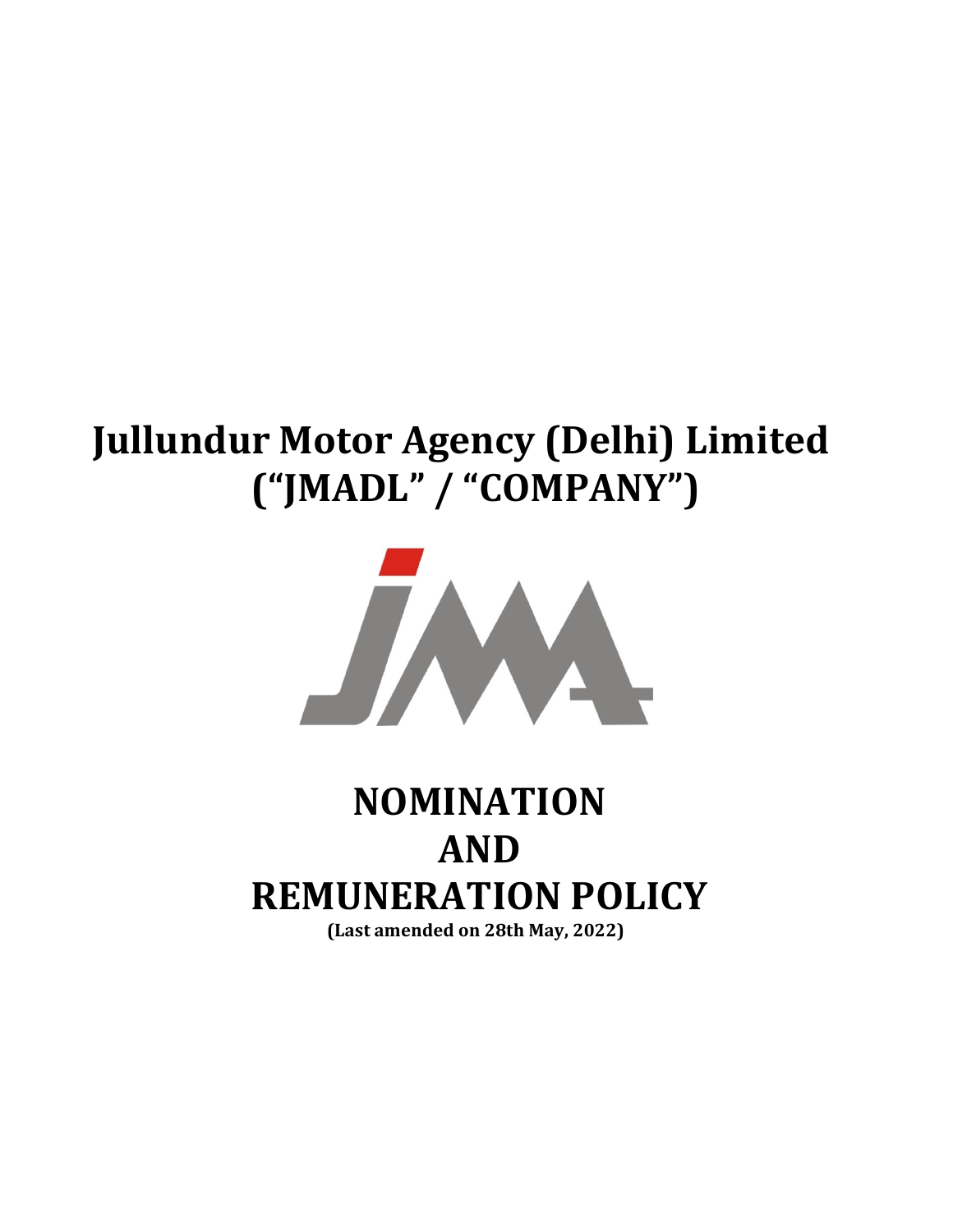## NOMINATION AND REMUNERATION POLICY

## Introduction:

In pursuance of the Company's policy to consider human resources as its invaluable assets, to pay equitable remuneration to all Directors, Key Managerial Personnel's (KMP's) and Senor Management of the Company, to harmonize the aspirations of human resources consistent with the goals of the Company. In terms of prevailing provisions of the Companies Act, 2013 ("Act") and Securities and Exchange Board of India (Listing Obligations and Disclosure Requirements) Regulations, 2015 ("Listing Regulations"), as amended from time to time, Nomination and Remuneration Policy (hereinafter referred to as the "Policy") for Directors, Key Managerial Personnel and Senior Management has been formulated by the Nomination and Remuneration Committee and approved by the Board of Directors.

## Applicability:-

The Policy is applicable to

- Directors (Executive and Non-Executive);
- Key Managerial Personnel;
- ❖ Senior Management

## **Definitions**

- "Board":- Board means Board of Directors of the Company.
- \* "Directors":- Directors means Directors on the Board of the Company.
- "Committee":- Committee means Nomination and Remuneration Committee of the Company as constituted or reconstituted by the Board, from time to time.
- "Company":- Company means "Jullundur Motor Agency (Delhi) Limited".
- $\div$  "Independent Director":- Independent Director shall have the meaning prescribed to it under regulation 16 of Securities and Exchange Board of India (Listing Obligations and Disclosure Requirements) Regulations, 2015 and/or under the Companies Act, 2013, as the case may be and including any amendment thereof from time to time.
- "Key Managerial Personnel or KMP":- Key Managerial Personnel (KMP) means-

(i) Executive Chairman and / or Managing Director /

- Chief Executive Officer;
- (ii) Whole-time Director;
- (iii) Chief Financial Officer;
- (iv) Company Secretary;
- (v) Such other officer as may be prescribed under the
	- applicable statutory provisions / regulations.
- "Senior Management":- Senior Management mean officers/personnel of the Company who are members of its core management team excluding board of directors comprising all members of management one level below the chief executive officer/managing director/whole time director/manager and shall specifically include company secretary and chief financial officer.

Unless the context otherwise requires, words and expressions used in this Policy and not defined herein but defined in the Companies Act, 2013 and/or Listing Agreement, as may be amended from time to time, shall have the meaning respectively assigned to them therein.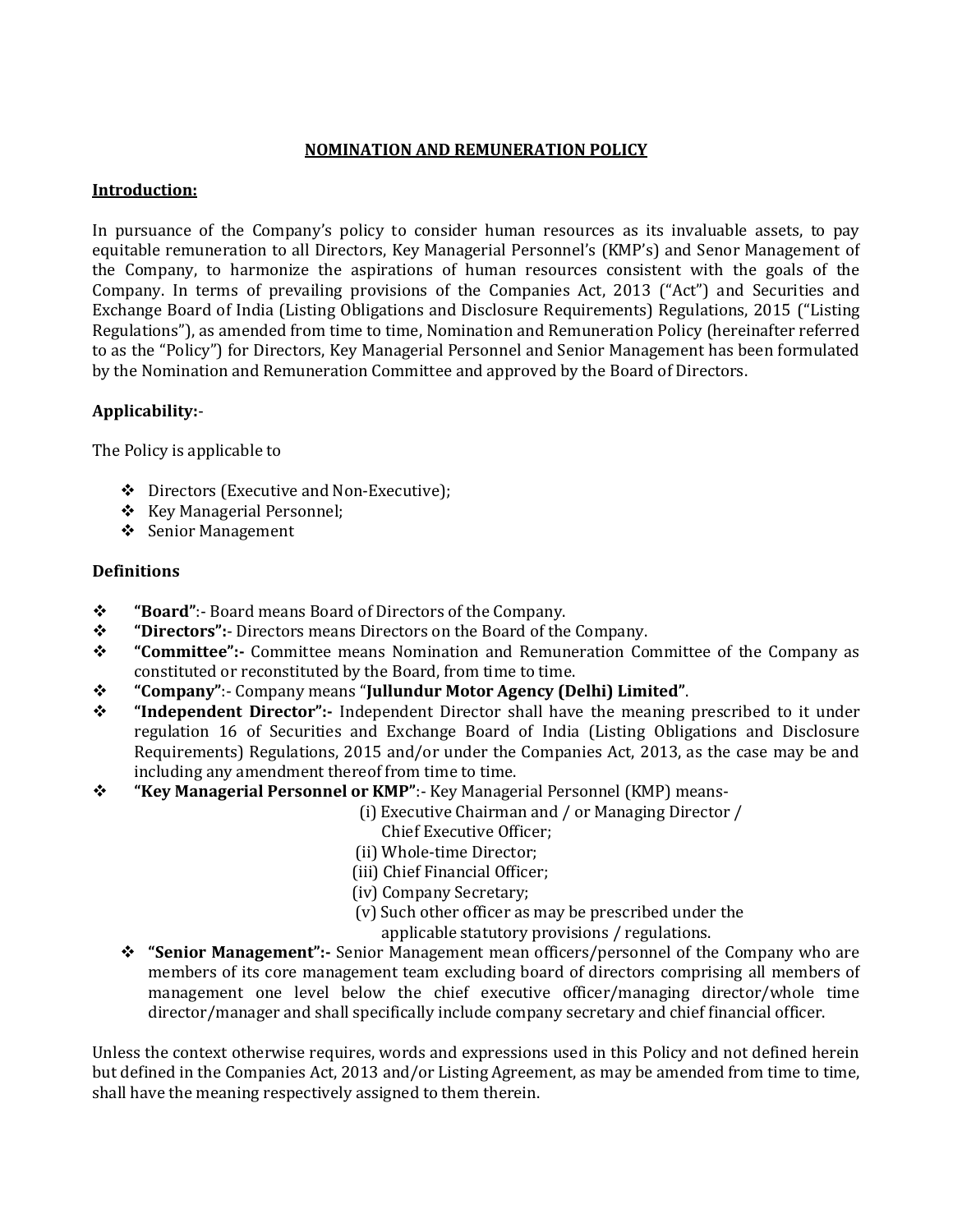## Objective and purpose of the Policy:

The objective and purpose of this policy are:

- $\div$  To lay down criteria and terms & conditions with regard to identifying person(s) who are qualified to become Directors (both Executive and Non-Executive) and persons who may be appointed in Senior Management and Key Managerial positions;
- \* To determine the criteria for remuneration of Directors, Key Managerial Personnel and Senior Management based on the Company's size and financial position and trends and practices on remuneration prevailing in peer companies, in the sector engaged in the business of trading of spare parts/ other trading of other goods and services. In addition to above, experience of concerned person(s) or contribution to achieve the Company's objective will also be considered;
- To devise a policy on Board diversity;
- $\div$  To recommend to the Board, all remuneration and appointments, in whatever form, for all KMPs and Senior Management ;
- $\cdot \cdot$  To provide them reward linked directly to their effort, performance, dedication and achievement relating to the Company's operations and growth.
- To retain, motivate and promote talent and to ensure long term sustainability of talented Managerial person(s) & employee(s) and create competitive advantage.

Considering the aforesaid objective, future prospect and growth of the Company, this Policy has been formulated by the Nomination and Remuneration Committee and adopted by the Board of Directors at its meeting held on 13th August, 2014.

#### Effective Date:

This Policy shall be effective from 1st day of April, 2014 and last amended on 28th May, 2022.

#### Constitution of the Nomination and Remuneration Committee:

The Nomination and Remuneration Committee (hereinafter referred to as "Committee") shall comprise of atleast three directors. All the directors of the Committee shall be non-executive directors and at least 2/3rd (Two-Third) of the members of the Committee shall be Independent Directors.

The Chairperson of the Committee shall be an independent director.

The Board has the power to re-constitute the Committee consistent with the Company's policy and applicable statutory requirement as may be amended from time to time.

#### Quorum and meeting of the Committee

The Quorum for the meeting of the Committee shall be either 2 members or 1/3rd of the members of the Committee, whichever is greater, including atleast one Independent Director in attendance. The Committee shall meet atleast once in a year.

#### General

This Policy is divided in three parts:

Part – A: covers the matters to be dealt with and recommended by the Committee to the Board;

Part – B: covers the appointment and removal of Directors, KMP and Senior Management; and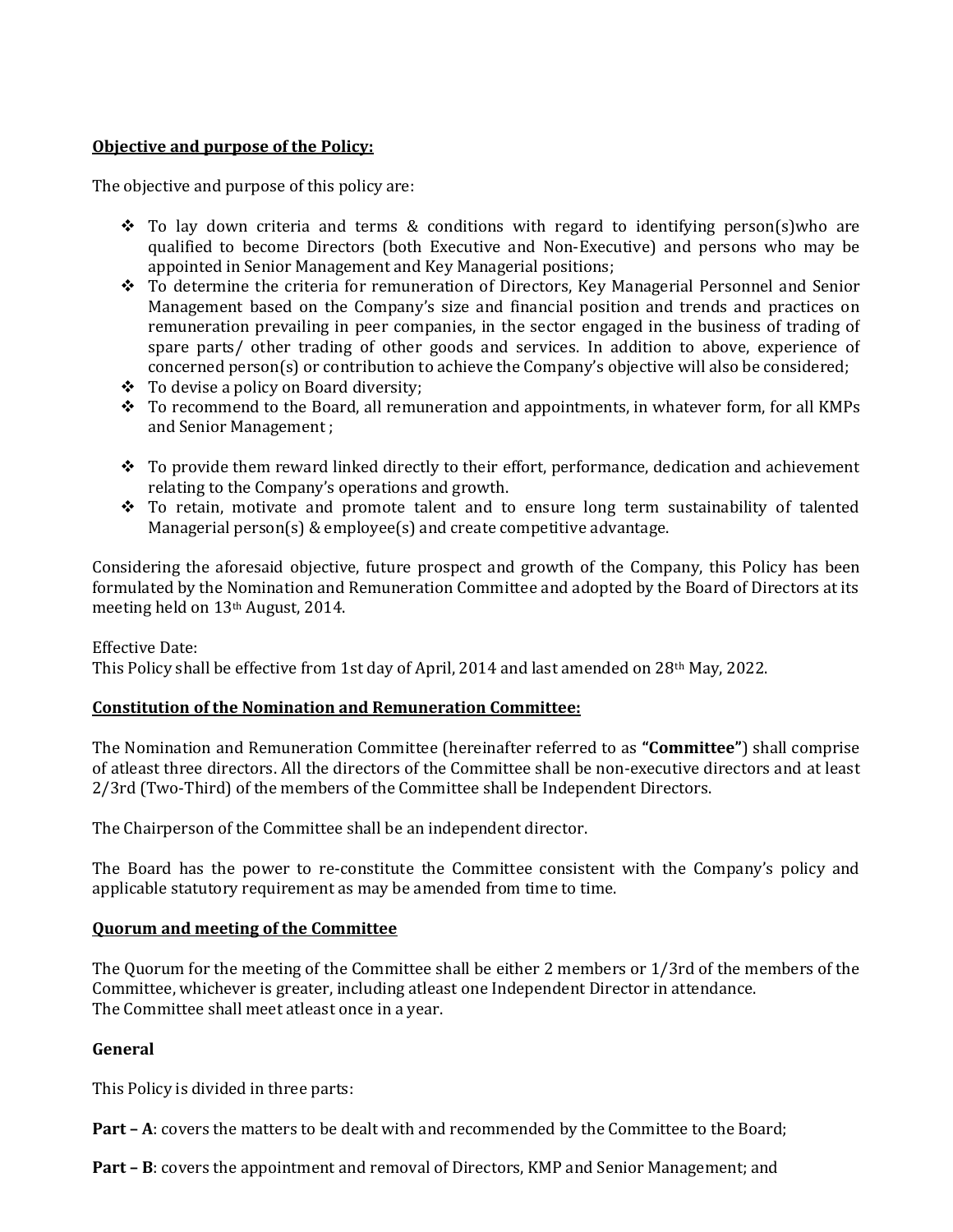Part – C: covers remuneration and perquisites etc.

The key features of this Company's Policy shall be included in the Board's Report.

## PART – A

#### MATTERS TO BE DEALT WITH, PERUSED AND RECOMMENDED TO THE BOARD BY THE NOMINATION AND REMUNERATION COMMITTEE

The Committee shall:

- i) Formulate the criteria for determining qualifications, positive attributes and independence of a director.
- ii) Identify person(s) who are qualified and eligible to become Director (Executive, Non-Executive viz. Independent or Non Independent) and persons who may be appointed in Key Managerial and Senior Management positions in accordance with the criteria laid down in this Policy.
- iii) Formulation of criteria for evaluation of performance of independent directors and the board of directors.
- iv) Recommend to the Board extension or continuation of the term of appointment of the independent director, on the basis of the report of performance evaluation of independent directors.
- v) Recommend to the Board, appointment and removal of Director, KMP's and Senior Management Personnel.

## PART – B

#### POLICY FOR APPOINTMENT AND REMOVAL OF DIRECTOR, KMP's AND SENIOR MANAGEMENT

#### a) Appointment criteria and qualifications:

- i) Committee shall identify and ascertain the integrity, qualification, expertise and experience of the person(s) for appointment as Director, KMP's or at Senior Management level and recommend to the Board his / her appointment.
- ii) A person should possess adequate qualification, expertise and experience for the position he / she is considered for appointment. The Committee has discretion to decide whether qualification, expertise and experience possessed by a person is sufficient / satisfactory for the concerned position in the best interest of the Company.
- iii) For every appointment of an independent director, the Nomination and Remuneration Committee shall evaluate the balance of skills, knowledge and experience on the Board and on the basis of such evaluation, prepare a description of the role and capabilities required of an independent director. The person recommended to the Board for appointment as an independent director shall have the capabilities identified in such description.
- iv) The Company shall not appoint or continue the employment of a person as Managing Director / whole-time Director and non-executive Director who has attained the maximum age of retirement as prescribed under the Act and Listing Regulations, unless a special resolution is passed to that effect, in which case the explanatory statement annexed to the notice for such motion shall indicate the justification for such appointment/ continuation..

#### b) Term / Tenure:

## Managing Director/Whole-time Director:

The Company shall appoint or re-appoint any person as its Executive Chairman, Managing Director or Whole-time Director for a term not exceeding five years at a time. No re-appointment shall be made earlier than one year before the expiry of term.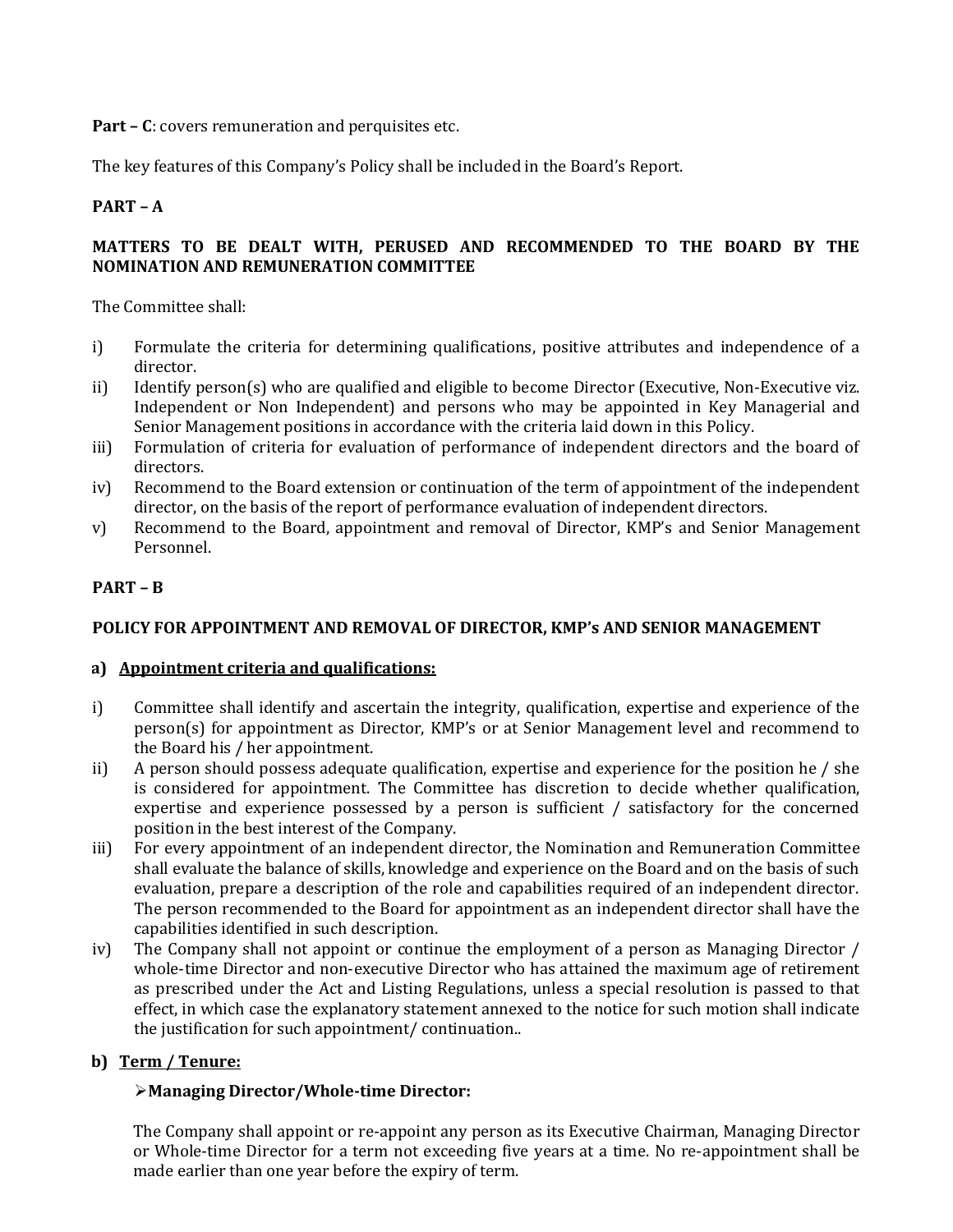## Independent Director:

An Independent Director shall hold office for a term up to five consecutive years on the Board of the Company and will be eligible for re-appointment on passing of a special resolution by the Company and disclosure of such appointment in the Board's report.

No Independent Director shall hold office for more than two consecutive terms, but such Independent Director shall be eligible for appointment after expiry of three years of ceasing to become an Independent Director. Provided however that an Independent Director shall not, during the said period of three years, be appointed in or be associated with the Company in any other capacity, either directly or indirectly.

At the time of appointment of Independent Director it should be ensured that number of Boards on which such Independent Director serves is restricted to seven listed companies as an Independent Director and three listed companies as an Independent Director in case such person is serving as a Whole-time Director of a listed company.

## c) Evaluation of Performance:

The evaluation of the performance of the Board, its Committees and Directors shall be carried out by the entire Board on an annual basis.

For annual performance evaluation of the Board as a whole, its Committee(s) and individual Directors including the Chairman of the Board, the Company shall formulate a questionnaire to assist the Board in evaluation of the performance. The tool takes the form of a series of assertions/questions which should be awarded grading from Poor to Outstanding by all individual Directors. Every Director has to fill the questionnaire related to the performance of the Board, its Committees and individual Directors except himself/herself. On the basis of the response to the questionnaire, a formal annual evaluation shall be done by the Board.

## d) Removal:

Due to reasons for any disqualification mentioned in the Companies Act, 2013 & rules made thereunder or under any other applicable Act, rules and regulations or otherwise as the Committee and Board may think fit in the best interest of the Company, the Committee may recommend, to the Board with reasons recorded in writing, removal of any Director, KMP's or Senior Management personnel subject to the provisions and compliance of the applicable Act, rules and regulations made there under.

## e) Retirement:

The Director, KMP and Senior Management Personnel shall retire as per the applicable provisions of the Companies Act, 2013 and the prevailing policy of the Company. The Board will have the discretion to retain the Director, KMP's, Senior Management Personnel in the same position / remuneration or otherwise even after attaining the retirement age, for the best interest and benefit of the Company , subject to approvals as required under the relevant laws..

## PART – C

POLICY RELATING TO THE REMUNERATION FOR DIRECTORS, KMPs AND SENIOR MANAGEMENT **PERSONNEL**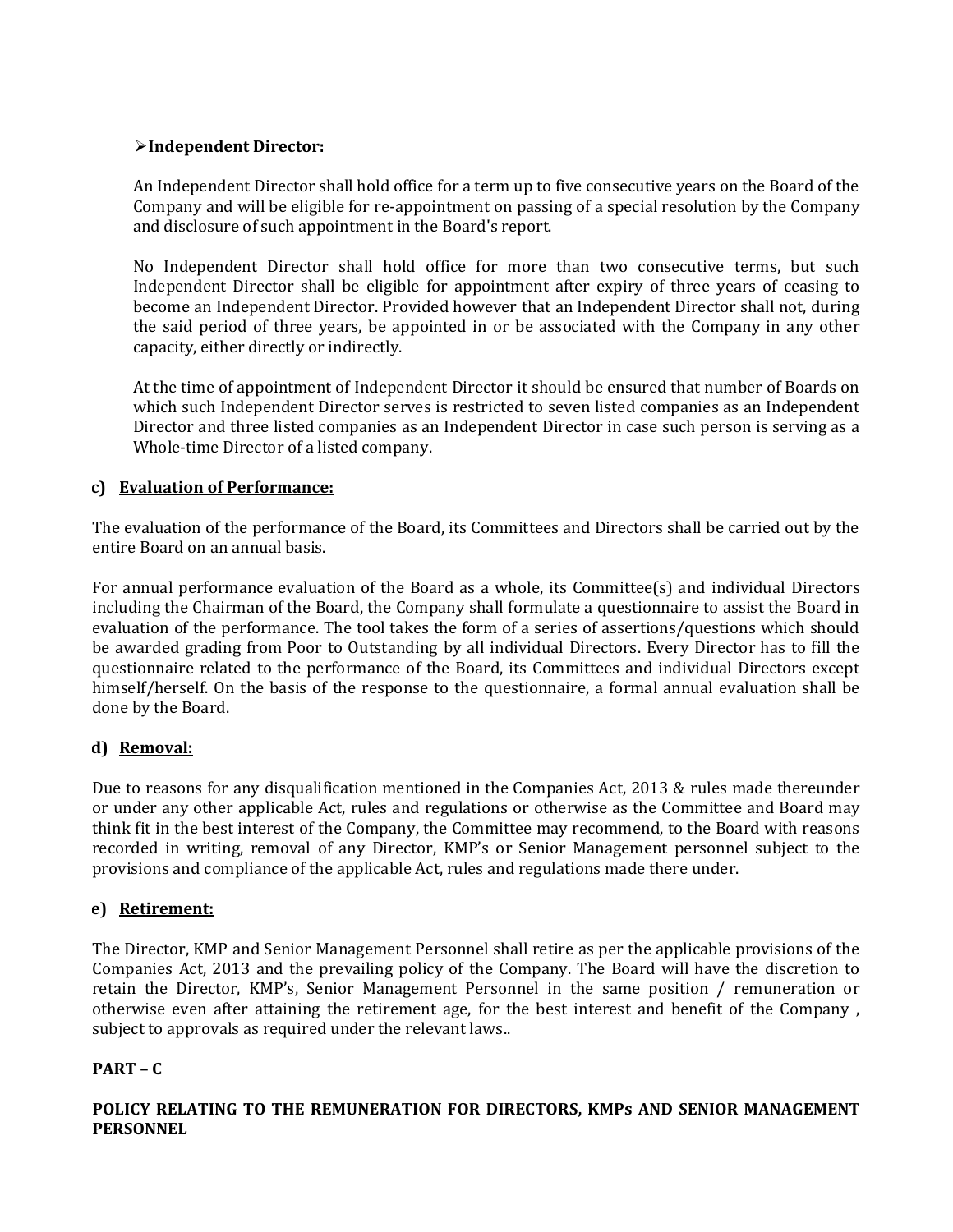## A. General:

- i) The remuneration / compensation / commission etc. to the Managing Director, Whole-time Director, KMP's and Senior Management Personnel will be determined by the Committee and recommended to the Board for approval. However, the remuneration / compensation / commission etc. to the Managing Director and Whole-time Director, shall be subject to the prior/post approval of the shareholders of the Company and Central Government, wherever required.
- ii) The remuneration and commission to be paid to the Managing Director and/or Whole-time Director shall be in accordance with the percentage / slabs / conditions laid down in the Articles of Association, if any, of the Company and/or approved by the shareholders of the Company in terms of provisions of the Companies Act, 2013, and the rules made there under.
- iii) Increments to the existing remuneration / compensation structure may be recommended by the Committee to the Board which should be within the slabs approved by the Shareholders in the case of Managing Director and/or Whole-time Director subject to the provisions of the Companies Act, 2013 and rules & regulations made thereunder. Increments will be effective from the date as may be decided by the Board in line with recommendation of Committee.
- iv) Where any insurance is taken by the Company on behalf of its Managing Director(s), Whole-time Director(s), Chief Executive Officer, Chief Financial Officer, Company Secretary and any other employees for indemnifying them against any liability, the premium paid on such insurance shall not be treated as part of the remuneration payable to any such personnel. Provided however that if such person is proved to be guilty, the premium paid towards such insurance policy shall be treated as part of the remuneration.

#### B. Remuneration to Managing Director/Whole-time Director/ Executive Director, KMP's and Senior Management Personnel:

## (i) Fixed Remuneration/Salary/Compensation:

Managing Director/ Whole-time Director / KMP's and Senior Management Personnel shall be eligible for a monthly remuneration as may be approved by the Board on the recommendation of the Committee. The break-up of the pay scale and quantum of perquisites including, employer's contribution to Provident Fund, Performance bonus, pension scheme, medical expenses, other perquisites etc. shall be decided and approved by the Board on the recommendation of the Committee. Revision in remuneration of aforesaid persons shall be approved by the Board on the recommendation of the Committee. Provided however Remuneration to Managing Director/ Whole Time Director/ Executive Director shall be approved by the shareholders and Central Government, wherever required.

## (ii) Minimum Remuneration:

If, in any financial year, the Company has no profits or its profits are inadequate, the Company shall pay remuneration to its Whole-time Director and/or Managing Director in accordance with the provisions of Schedule V of the Companies Act, 2013 and Securities and Exchange Board of India (Listing Obligations and Disclosure Requirements) Regulations, 2015, and if it is not able to comply with such provisions, with the previous approval of the Central Government or shareholders, as the case may be.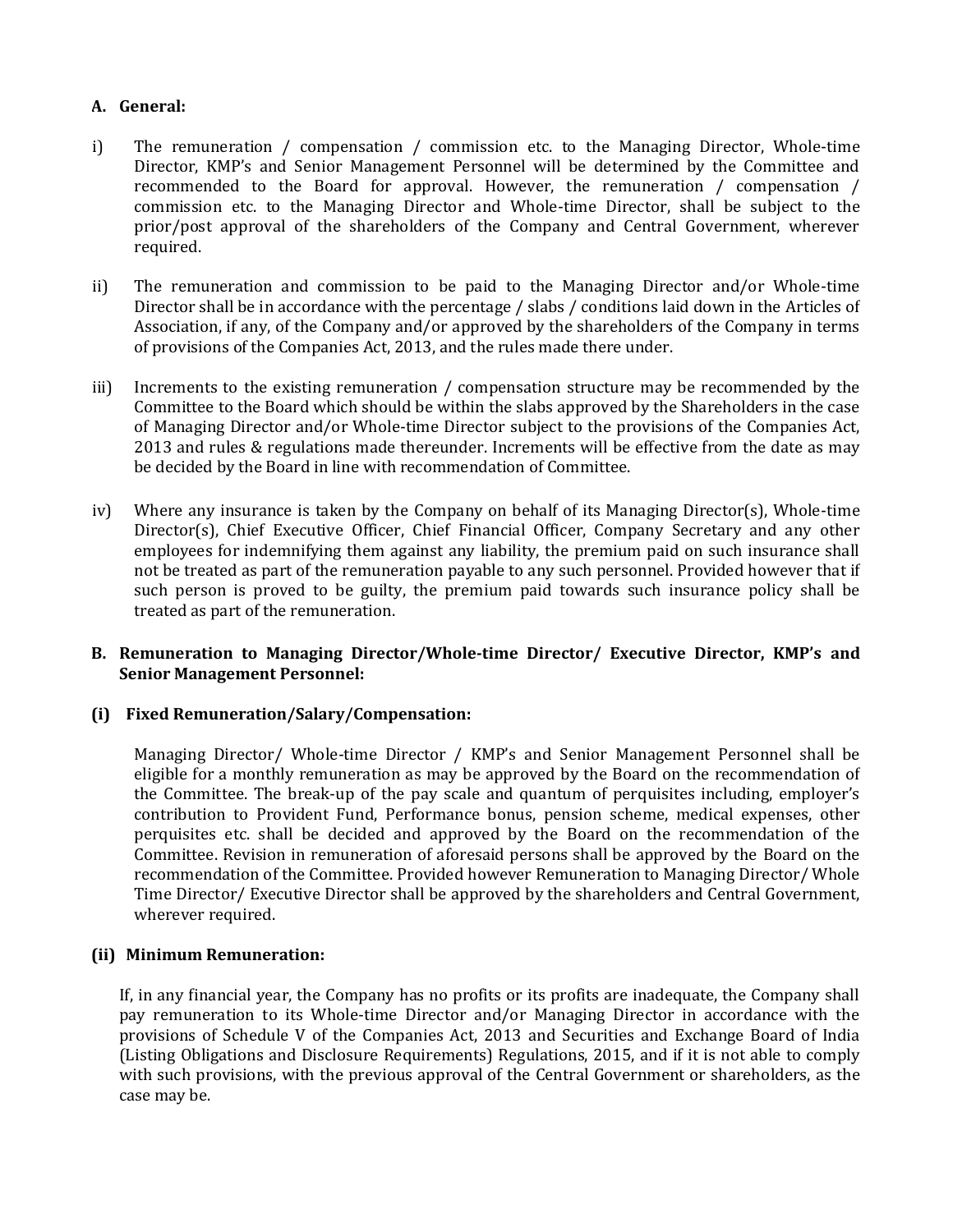#### (iii) Provisions for excess remuneration:

If any Executive Director/ Managing Director/ Whole-time Director draws or receives, directly or indirectly by way of remuneration any such sums in excess of the limits prescribed under the Companies Act, 2013 or without the prior sanction of the Central Government, where required, he / she shall refund such sums to the Company and until such sum is refunded, hold it in trust for the Company. The Company shall not waive recovery of such sum refundable to it unless permitted by the Central Government or the Shareholders, as the case may, in accordance with the provisions of the Companies Act, 2013.

#### C. Remuneration to Non- Executive / Independent Director:

#### (i) Remuneration and commission:

The remuneration / commission, if applicable, shall be fixed as per the slabs and conditions mentioned in the Articles of Association of the Company, if applicable, and /or approved by the Shareholders of the Company in accordance with the provisions of the Companies Act, 2013 and Securities and Exchange Board of India (Listing Obligations and Disclosures Requirements) Regulations, 2015.

The approval of shareholders by special resolution shall be obtained every year, in which the annual remuneration payable to a single non-executive director exceeds fifty per cent of the total annual remuneration payable to all non-executive directors.

#### (ii) Commission:

Commission may be paid within the monetary limit approved by shareholders, subject to the limit not exceeding 1% of the net profits of the Company calculated as per the applicable provisions of the Companies Act, 2013.

#### D. Sitting Fees:

Directors may receive remuneration by way of fees for attending meetings of Board or Committee thereof as may be approved by the Board from time to time on recommendation of Committee thereof.

#### E. Stock Option

Stock Options in the form of ESOP/ESOS may be given by the Company to the Directors/ KMP's and or other employees of the Company as per scheme framed by the Company from time to time in terms with provisions of section 62, Section 149 and all other applicable provisions, if any, of the Companies Act, 2013 read with SEBI (Employees Stock Option Scheme and Employees Stock Purchase Scheme) Guidelines, 1999, Securities and Exchange Board of India (Listing Obligations and Disclosure Requirements) Regulations, 2015 and Articles of Association of the Company. Provided however that Independent Directors shall not be eligible to participate in ESOP scheme of the Company.

#### Review and Amendment

 The Board of Directors on its own and / or as per the recommendations of Nomination and Remuneration Committee can amend this Policy, as and when deemed fit. The Company Secretary being the Compliance Officer is also authorized to make amendment in this policy, where there is any statutory changes necessitating the amendment in the policy.